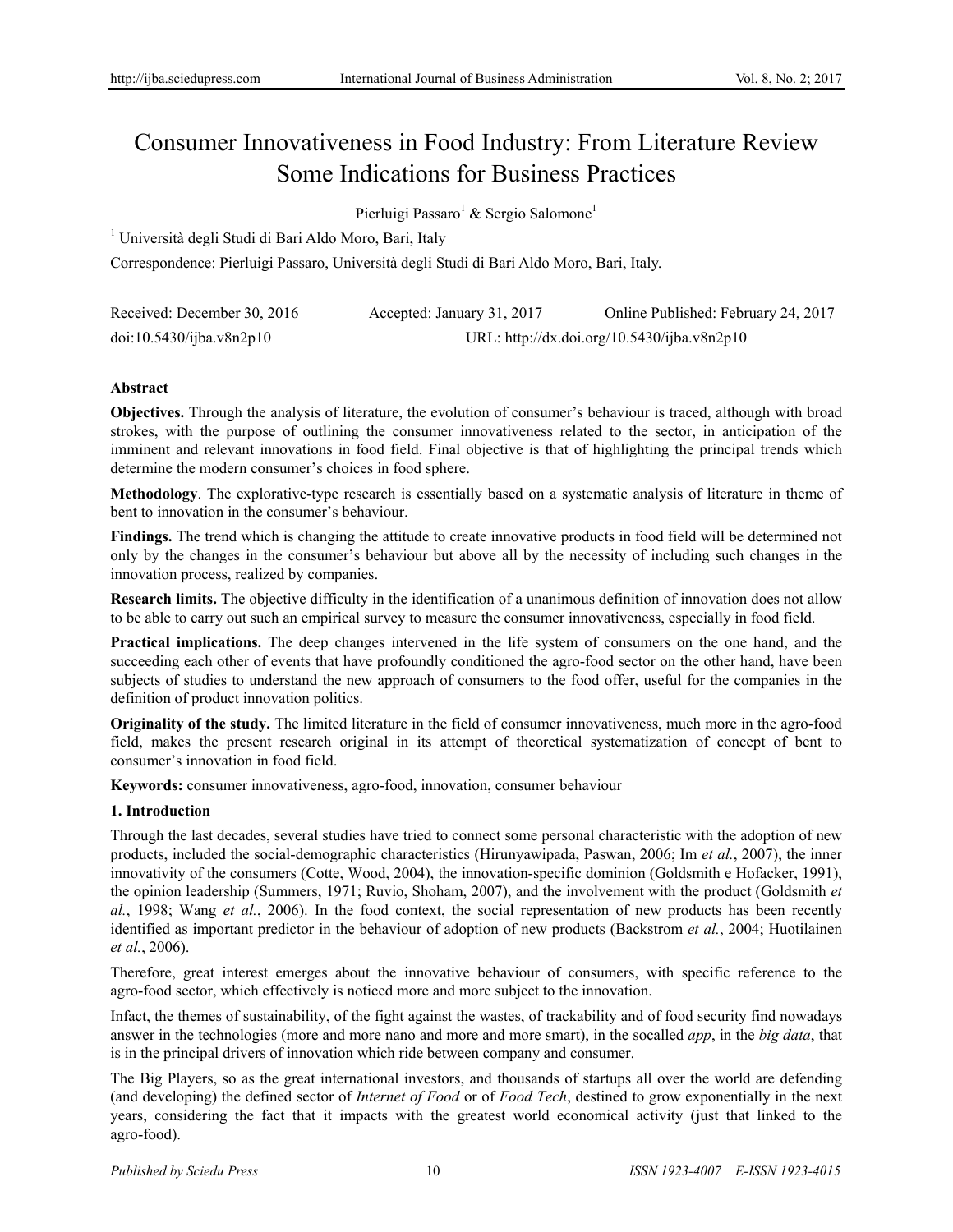In the present research, then, the evolution of consumer's behaviour is traced, though with broad strokes, in food sphere through an analysis of litrature, with the aim of tracing the *consumer innovativeness* related to the sector (Venkatraman, 1991; Goldsmith, Hofacker, 1991; Roehrich, 2004; Dobre *et al.*, 2009; Banterle *et al.*, 2011), in anticipation of the more and more imminent and relevant innovations in food field (among which it is quoted, for example, precision agriculture, innovations and evolutions in the world of hydroponic, 3d printers for food, hand molecular sensors which show the content of a food, new models and platforms of e-commerce in food, new communication systems, promotion, improvement of products, territories or supply chain, smart labels for the trackability of products or indication of their content, applications to reduce the wastes in every passage of the supply chain, systems of cognitive cooking, smart kitchen), highlighting so the principal trends that determine the choices of the modern consumer in food sphere.

#### **2. The Agro-food Sector in the Actual Scenario**

#### *2.1 General Profiles through Some Sector Data*

The reason of the renewed interest for the phenomenon "consumption" in the sphere of the economy lies in the evolution of the modern agro-food system, and in the growing awareness of the importance of consumptions dynamics in dictating the rythms of the system development and in tracing its developmental lines. In other words, the phenomenon consumption appears today more able to influence (as well as to be influenced by) the behaviour of operators in economical system (Costa *et al.*, 2004).

The relative stationarity of growing rate of food consumption in the advanced societies and the growing opening of markets have undoubtedly increased the level of competition among companies, exacerbating the fight for the conquer of market room. At the same time it emerges clearly how the consumer of advanced societies shows more and more various and different needs which push the companies to the research of new products, giving birth to a strong dynamicity in the inner of individual commodities sectors (Banterle *et al.*, 2011).

All this makes more and more urgent the necessity of having at disposal reading-keys of modern dynamics of consumptions, suitable to catch the possible reflections about the structural, strategical and organizational arrangement of companies system, considering also the peculiarities of food consumption, that assigns to the economical moment a deep social meaning.

In fact, the food product reflects more than any other the social and cultural values of consumers, and its essential, and inalienable for human life, function, as well as the intimate link which is established between man and nature just through food, make it a specific product whose consumption touches not only the economical sphere but also those nutritional, edonistic, social and symbolic ones.

The analysis of available statistic information highlights how today our Country has reached the so called "fullness phase", in which the food basic needs are, by then, even if only on average, satisfied, or rather in which the nutritional availabilities have exceeded the physiological necessities of the population, such as to determine spread phenomena of over-diet and waste.

Examining some sector data, the year 2014 has represented "the year zero" of the italian agro-food sector, which, with a turnover of 132 billions, more than 58 thousand companies, 385 thousand direct person responsible employed in the agro production, is the second compartment of manufacture. A years of bend, in fact, the fall of food consumptions of Italians stops, and from 2014 on they return *flat* (-0,1%). Positive sign for the production of agro-industry  $(+0.6\%)$  and, obviously, but with reduced sped, also the export  $(+3.1\%)$ .

In 2015 the growth of consumptions has consolidated,  $(+0.3%)$ , of production  $(+1.1%)$  and even of export  $(+5.5%)$ , positive data for the first time from the beginning of the crisis. But several critical factors influence the evaluation of the sector's future.

The exports grow but slow down the run compared to the past:  $+3,1\%$  after  $+5,8\%$  of 2013,  $+7\%$  of 2012 and  $+10\%$ of 2011. But it still travels with double speed compared to the overall one of the Country  $(+1,5%)$ . One trend which takes the overall fee 2014 to about 27 billions of euro. The relevance of exports on the food turnover has, in 10 years, grown of almost 50%, passing from 14% of 2004 to 20,5% of 2014. But Italy is still far from *competitors* such as Spain (22%), France (28%), and above all Germany (32%).

The most interested Countries to the made in Italy food products (in 2014) are those UE (+3,6%). Outside of Europe, China grows again (+5,3%), while the embargo effects and the Pil moving back streamline Russia, with +3,9%, which anticipate a more marked decelaration in the long period.

Among the "maximum weights" of our export, stationary remains Germany (+0,5%), very good the USA (+6,5%),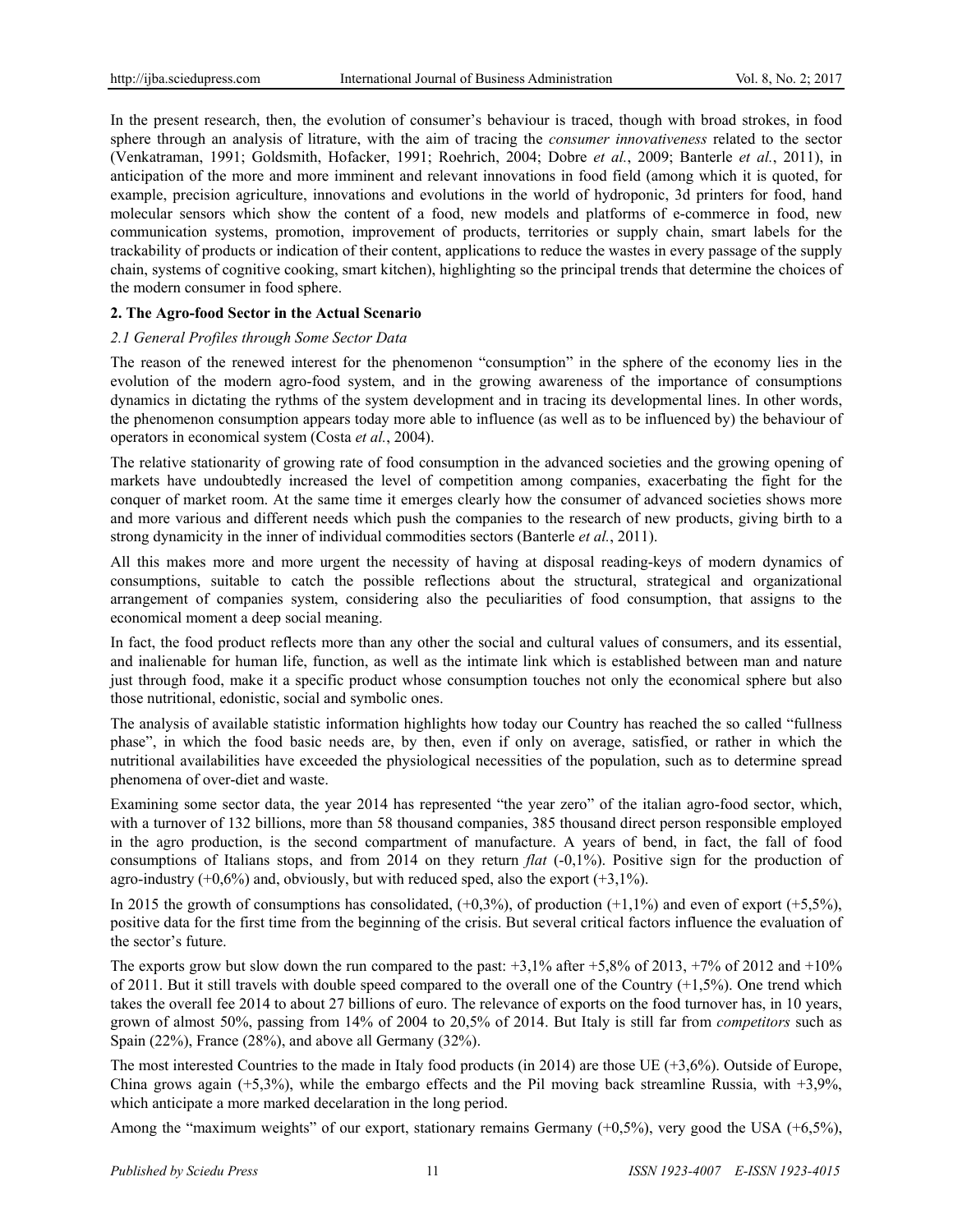third outlet of national "food and drink" (and first for the wine), although they have the not enviable record regarding the adulteration and Italian sounding (which globally removes to our sector about 60 billions of euro every year): in the USA, in fact, only 1 food product out of 8 among those sold as Made in Italy is really such.

Then, despite the crisis, the demand of made in Italy food is growing. The central ring of the filiera is just the industry. If it has been possible to withstand the crisis better than the manifacture in its whole facing production, export and employment, it is due not only to the anticyclic structural capacities, but alto to the constant investments, either of process or of product, which have allowed to defend competitivity, margins of contribution and offer updating, ensuring thus a positive "fall out" either at source or downstream.

## *2.2 The Agro-food System and the Model of Food Consumption*

The Agro-food System is that whole of activities that, inside a Country and in a determined historical moment, contribute to the satisfaction of population's diet function. In this way the food consumption, in key of "agro-food economy", must be considered as interacting with the other components of the same system.

Compared to the concept of agribusiness, which has as purpose that of describing and quantifying the effects of insertion of agriculture in the sphere of developed economies, and that then represents a way to study the problems of the agricultural sector and of the farm in a wider context, the use of concept of agro-food concept makes necessary to internationalize the consumption dimension, which must be examined in its interrelations with the other components of the system and not as a "datum", from the outside determined, for the system of the companies.

In short, this means that, to understand the consumption changes, it is necessary to consider the whole of producers and consumers as different elements of the same integrated system, a system which produces at the same time consumer goods and models of behaviour and life inside of relationship of mutual interaction between production and consumption. The consumption then becomes a phase of the wider process of transformation and improvement that occurs inside the agro-food system: then, to analyze the principal changes in consumptions it is necessary to take into consideration even the existed changes in the companies system, in the awareness that the production sphere and the consumption sphere interact, and that not always it is easily understandable the cause-effect relationship that occurs, as it is seen also from the debate about the crisis of fordian model and the rise of flexible production model.

The reference to the concept of Model of Food Consumption constitutes a possible "socio-economical" answer to the reading of phenomenology of food consumptions, which allows to exceed the analysis of data about what is consumed to go to the root of the question, trying to highlight the determining of the recent evolution and of possible developments of food consumptions. The model of food consumption, in fact, "*refers to the way men organize themselves to consume….., to their food practices, to nature and quantity of consumed foods"* (Malassis, Padilla, 1986); then, it "*is considered as a social fact*" (Malassis, Padilla, 1986), in the meaning that it must be interpreted as reflex of social conditions of production and consumption.

The social conditions of production are besides defined by the level of technology, by the capacity of production of agriculture and agroindustry, by the structure of relations between industry and distribution and by the relative forms of organization, while the social conditions of consumption are defined mainly by the relations of production and among the social classes, by the allocation and evolution of incomes, by the agro-food politics, by the relative level of prices, by the urbanization degree, by social conditions of work, by free time, by consumption forms (individual or collective). The model of food consumption is considerable, therefore, as the result of characteristics of agro-food system and of the society ones (Steenkamp *et al.*, 1999).

From this definition, the analysis object results to be enriched compared to the traditional one, that referred to the "nature and quantity of consumed foods" (anyway not only to expense and quantity but also to nutritional diet), to be extended to other aspects which constitute the main characters of model of food consumption, and that is:

 The analysisi of socio-economical Unities of consumption (not necessarily coincident with the family) which represent "*the way men organize socially, in the sphere of little combinations, to consume* " (Malassis e Padilla, 1986);

 The combination of food practices developed in the sphere of such unities, which go from the supply to the elimination of rubbish through the preservation and stocking, the foods preparation, the food organization.

From these two important implications for the analysis of the food consumptions derive. The first refers to the fact that the consumption must be interpreted no more as a singular act but as a process, an activity which includes more steps. The second regards the necessity of increasing the range of explicative factors to take in exam: in the sphere of the flowing societies, in fact, decreases the influence of the factors linked to the capacity of food supply (which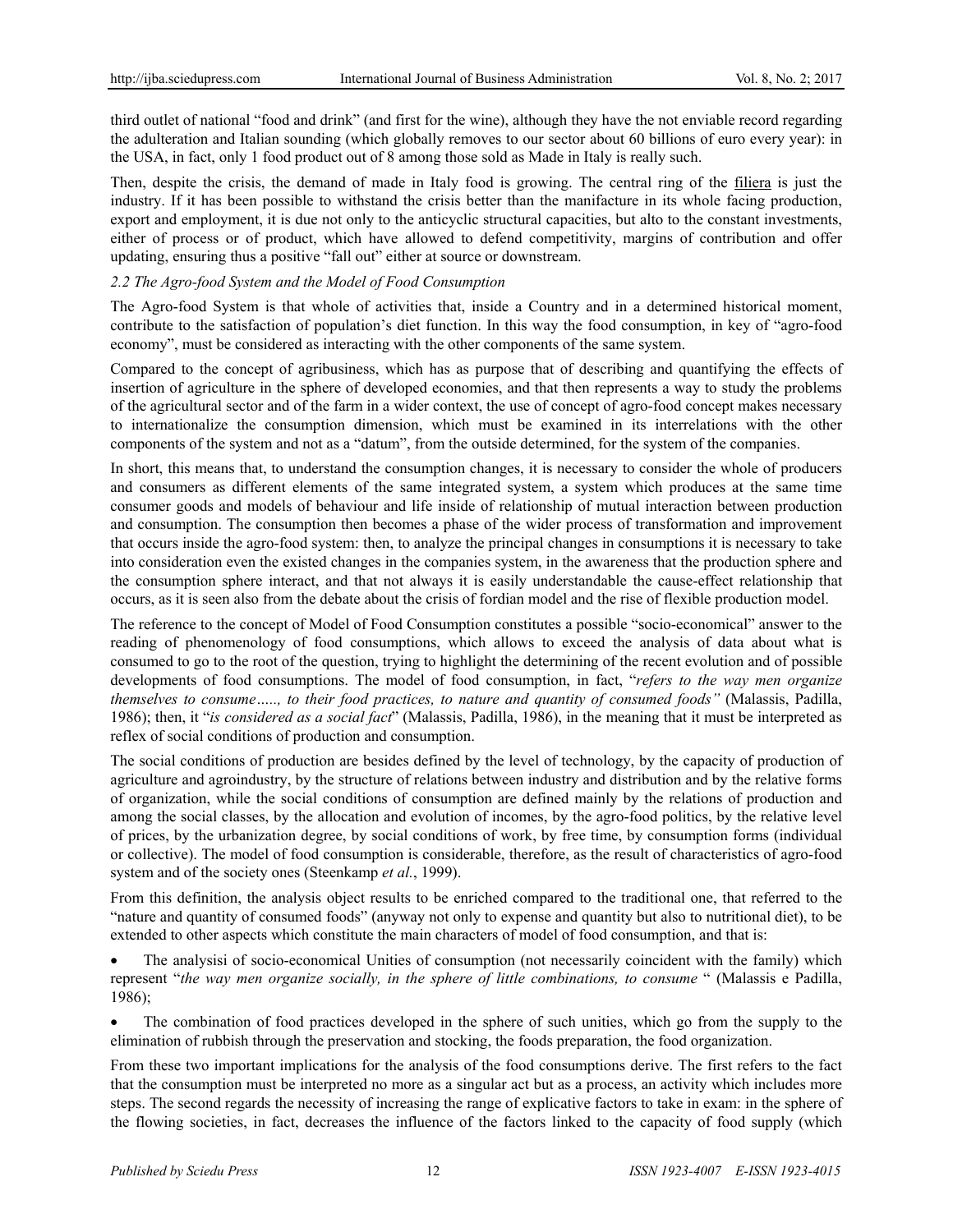depends in its turn on the capacity of internal production and of export) and to the power of consumption, depending on the relations of production (access to production means and/or to the purchasing power and their distribution), while particular importance has to be attributed to the factors that determine the objective conditions of food consumption as much as to the cultural factor, which determine the subjective, or "of freedom" sphere of consumer (Padilla, 1992).

## *2.3 Principal Variables which Influence the Food Consumptions*

The food industry has become in the last decades the linchpin of the productive component of *filiere* and of agro-food systems of developed Countries, assuming a central position either in comparison with the final consumption or with the farm offer above all because of the greatest companies, often international; so that, apart from increasing its own power towards the farm sector, the industry assumes a noticeable power of conditioning even towards the consumers, contributing to determine an homogenization of tastes and a standardization of consumptions (and even their internalization). Such behaviours are thus able to influence the structure itself of consumer's preferences, intervening on his/her informative set and on the dynamics of prices related to consumption (Miele, Parisi, 2000; Fotopoulos *et al.*, 2003).

The variables that influence the structure and evolution of food consumptions derive in their turn from a whole of changes that can be brought back to two great categories, inherent the one in the socio-economical sphere and the other in the socio-cultural sphere, but that anyway are reciprocally linked and interact in the determination of consumption aptitudes (Capitanio *et al.*, 2009; Fortuin e Omta, 2009; Kuhne *et al.*, 2010).

With broad strokes it is possible to affirm that the socio-economical variables define, inside a high-income society, the objective conditions of consumption, depending on the technical-economical and organizative condition, and particularly on work (Gatignon, Robertson, 1991; Rogers, 1995; Steenkamp *et al.*, 1999). In other words, it deals with the ties which derive from the production model and which determine the borders of the circle of consumer's freedoms, in whose sphere the socio-cultual variables (food behavious, psycho-ensorial sensitivity, rites, habits, myths, symbols, codes) guide the explication of choice possibility (Padilla, 1992). As a consequence, the "cultural" motivation will have to be particularly deep to lead to changes in the consumption behaviour to an opposite direction compared to the socio-economical factors (Seyfang, 2006; Dobson e Bell, 2006).

The first group of variables, which derives from the characteristics of productive infrastructure and from the organization of work and family as unity of ground consumption, contributes to define the combination of objective ties to the consumer's actitivity.

One first great category refers to the changes in the work organization, which produce effects on food consumption, such as:,

The demand of a "lighter" food system, determined by the existence of a workforce more and more tertiarized;

 The deep renovation of familiar times and the recollocation of foods role inside the, not only material but also social, life of the family;

 The (partial) deresponsibilization of the role of woman related to diet, and the reallocation of the phases of process of food consumption among the members of family itself (purchase, preparation of foods, etc.).

One second great category of socio-economical variables is that reportable directly to the changes of demographic type, characterized by the slow down of birth rate of population and, then, of its growing rate. This phenomenon has important consequences on the food consumption, that go the other side of direct effects deriving by the decreasing of "number of mouths to feed". The ageing of population, for example, has important reflexes also on the typologies of consumed products in consideration of the peculiarities of requirements (not only nutritional) of extreme classes of age, but also of the different bend to innovation and more generally of different life styles (Baregheh *et al.*, 2009; Naidoo, 2010).

A third combination of variables of socio-economical type has a more general importance, and is reportable to the change of general conditions of consumption, deriving from phenomena such as urbanization (in its turn strictly connected to the organization of productive activities), the spread of transportation means and the growth of penetration of mass communication means, which tend to increase the interaction among subjects (not only among consumers, but also between consumers and production sphere), widen the circle of knowledges and, then, of possibilities of consumption, and through this way encourage the food change and speed up the adoption of new consumption styles (Grunert *et al.*, 2008).

The second great group of variables refers to the socio-cultural model, that conditions the food behaviours and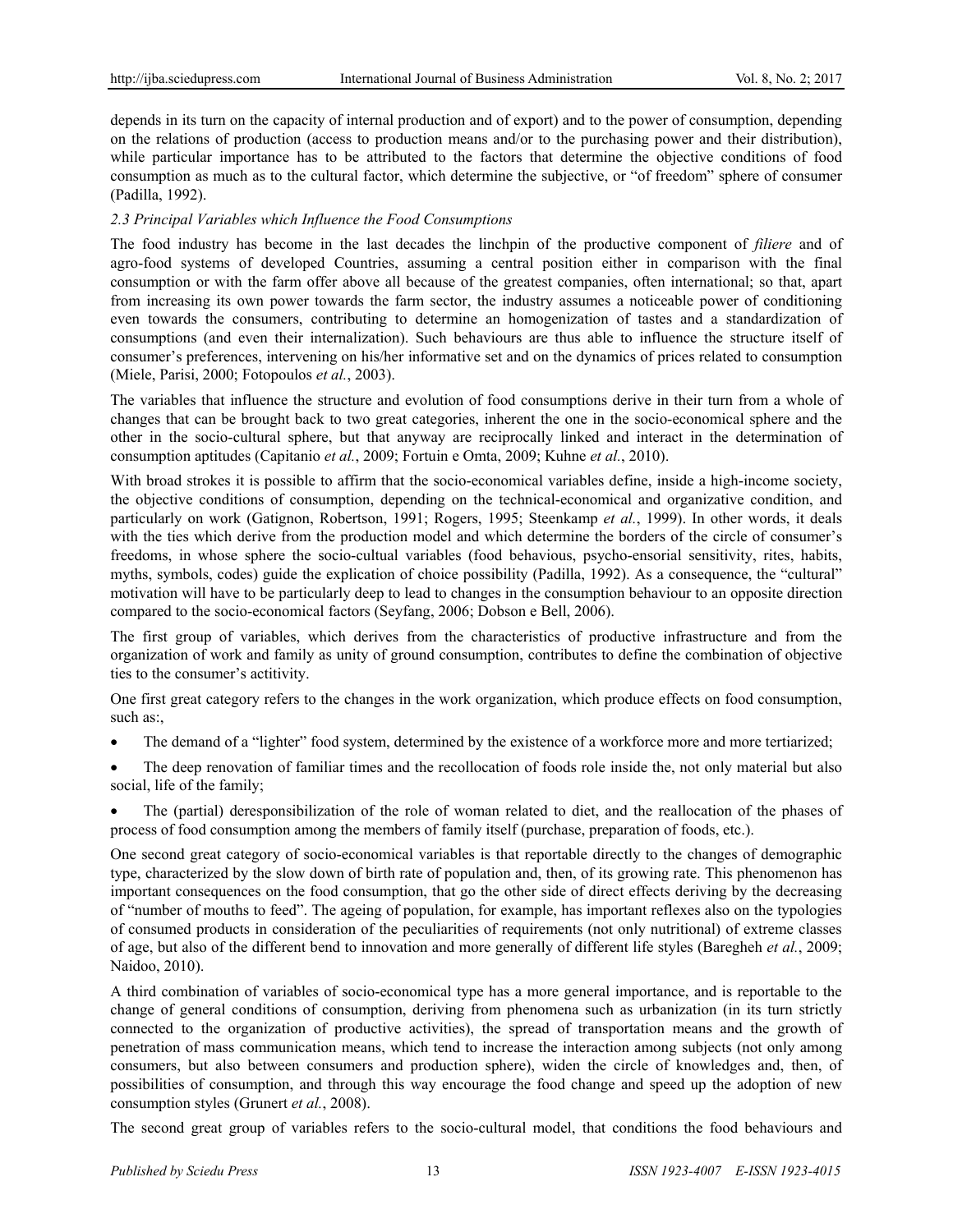explains how, inside the objective ties of consumption, the consumer's choices explicit themselves. The consumer's attitudes, in fact, as well as deriving from the socio-economical characteristics, reflect also the most general life stle/phylosophy, that is the bundle of aspirations and conduct rules of which everybody equips himself, and that usually are understandable with sociology and psychology tools (Jackson, 2009).

Through the years has changed the consumer's way of behaving toward the phenomenon consumption, passing from "emulative" phases to "mass" phases to "individualistic" phases. In the years of economical boom (1950-60) the first forms of "emulation" consumption begin to appear, at a high component of exteriority and class identification, practically absent during the previous years (Sabbadin, 1990).

The start of urbanization and tertiarized society leads in the 60s' to an extension of style of consumption in the middle-high classes towards all the classes, with the formation of equal behaviours in a market, now become mass, where the needs and the exigences show themselves relatively homogeneous and standardized.

The 70s' instead appear as a period of transition, in which the consumption runs out, grounded on the ostentation of "status symbol" goods and on the loud accumulation, and in which are shown the effects of the oil crisis through the explosion of ecological conscience.

It is above all in the 80s' that the social and cultural factors assume particular relevance in the consumptions dynamics. The consumption behaviours change again, orienting towards the search of individuality. A growing group of consumers stands back more and more from the traditional values addressing to innovative products: the purchase and use places change, the consumers become more selective and more aware of their own independence and appear less conditioned than in the past by shown and èlite emulative factors. The middle class fragments itself and a new bourgeoisie stands out (Sabbadin, 1990; Censis, 1994), with a tendency to the search of "excellence" quality (euphoric consumption), to a personalization of consumptions (individuality about decisions), to a greater variety and diversification of times, ways, places and goods of consumption.

The economic crisi of the first 90s' has speed up the transition process towards a new consumption behaviour which draws inspiration from the paradygm of middle, characterized by a greater affirmation of personality and at the same time by a more moderate cultural attitude, which shows itself in a renewed attention to the relationship quality/price, to the selecton of purchase places, to the choice of products (Censis, 1994). The consumption behaviour, then, becomes more selective and gets out of the mainly aesthetic attributes of the product.

From 2000 on, the factor "crisis" affects again the consumption habits, but, this time, starting from the second half (1). The food consumptions becomes nervous, fragments itself in many snacks which fill time between one mail and another, even because the principal mails give much less satisfaction. But the "problems" of the food consumption come from far away. The crisis has only put a stress on them. Nowadays a family destines to the food less than a fifth of its budget for consumptions. Surely, better than it happens in the North Europe Countries or in the Anglosaxon ones, but objectively always little. In the last decades the weight of food has substantially fallen to other expenses entries' advantage. If this, within limits, is obvious, it becomes worrying when these limits are exceeded. Till some years ago (about 2011), food was risking a dangerous drift towards convenience, that is towards a good that is bought at the lowest price. But food is not any good whatever. It is, on the contrary, as already underlined, a decisive synthesis of cultural, social, aesthetic and environmental values for people's wellness and places' protection.

From this point of view, Italians, at least at level of imaginary, still remain strongly linked to tradition. They are open to the ethnic, but not too much, love fusion food, but not too much, pay attention to calories, but not too much. On the contrary, they privilege tradition, typical product, conviviality, taste, slow more than fast food. The greatest individualization and personalization of consumer's activities which, on the contrary, seem to characterize the modern consumer, lead him to show his decisional subjectivity and independence in more than one direction. Generally, consumer, much more warned and aware than in the past, thanks also to the greater middle level of reached scholarization, and thanks to the increase of information volume (and of related possibilities of access to them), does not answer any more to a need-obligation, but rather to a need-aspiration: consuming is adopting a certain life style. The food tastes (and tastes in general), first prepared to act as signals of social class and status, now show themselves as signals of life style, and consumption becomes a way to communicate it own being: the resources equipment itself can be used to consume products even very different one from the other, in line with the values and priorities of referring or belonging group (Steenkamp, Burgess, 2002; Im *et al.*, 2003; Clark, Goldsmith, 2006; Urala, Lähteenmäki, 2007; Bellows *et al.*, 2010).

Despite the research of greater autonomy and individualism contributes to make much more complex the consumers' context and the individuation of well outlined and stable tendencies, some "new" basic values highlight themselves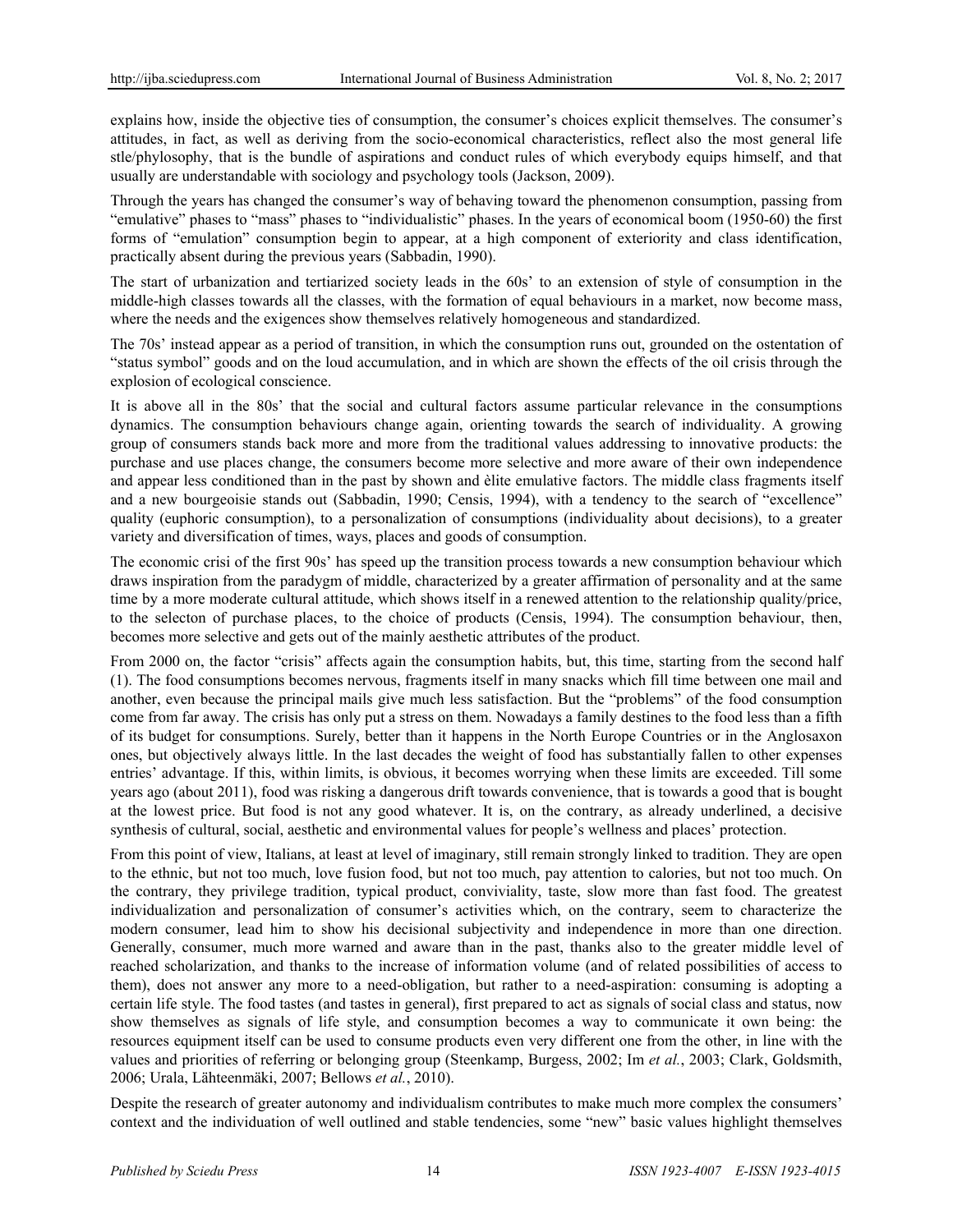among which the most relevant, above all for the reflexes they are able to exercise on the food consumption sphere, are:

 The tendency to an increase of acceptance of pluralism, either as demonstration of independence of family components, or as acceptance of undercultures and more generally of different cultures;

 The affirmation of an "explorative" and "playing" attitude of consumer, from which are descended an increase of flexibility and desire of variation in every life aspect;

- A renewed and growing attention to future, from which is descended for example a greater care of physical and mental health and a growing sensitivity to environmental problems;
- A research of overcoming the consumption's material contents;
- A "modern" refusal of urban-industrial life style, with a desire of wholesomeness, of opern-air life, of unpolluted nature.

These tendencies have already demonstrated themselves in other Countries, some from much time, and are relatively recent in our Country. Even in this case it is possible to speak about tendency to homogeneization of basic values in high-income societies, not much with the meaning of convergence of every consumer to a type-scheme, but rather with the meaning that it is possible in every Country to find similar behaviour phenomena in the consumptions (of course at different levels of intensity and diffusion).

## **3. Innovation in Agro-food**

## *3.1 Innovation for Agro-food Quality and Sustainability*

What is more important to highlight in the present work is the growing reinforcement of the link among innovative phenomena, agro-food and sustainable developmente. Such link, actually, can be analyzed from two different points of view. From one side, the turning to innovation as animation factor for sustainability in the agro-food sector is pursued to assure the social-economical and environmental sustainability of the sector itself, from the other side, to make that the sector contributes to the maintaining in time and space of economical, social and environmental conditions, which determine the human development in the complex and, then, not only the development of one specific sector. The increased consumers' sensitivity to themes of health, enviroment or equity and the relative research of an improvement of wellness and quality of life, have stimulated a growing interest to the complex of activities to start not only with the purpose of orienting company more and more to society, but also to create a company vision strictly linked to a humanitarian, social or environmental engagement.

If from one side such orientations constitute real incentives of innovation, from the other side they have determined an evolution of agro-food system which has more and more expected strategies of production, of logistic and distribution, as well as of innovative information and communication, inspired to principles of sustainability and marked by a strong orientation to responsibility.

The evolutive process which is at present interesting the agro-food sector, thus, today sees the innovation as the principal lever to guarantee a sustainable development of sector and in its referring system. First of all, the strong connection between competitivity and innovation constitutes a warranty for a sustainable economical development of agro-food sector, because it allows to let last in time the capacity of aquisition of competitive advantages either of *first mover* or of holders of specific and new skills and knowledges (Knudson *et al.*, 2004).

In social terms, the inclusivity of innovation pushes then to a widespread diffusion of innovation themselves in agro-food field either among companies (as holder of growing opportunities) or among consumers (who can benefit from a constant reduction of prices and a lower cost for acquiring information about health, about production environment or about referring territories).

In environmental terms, at last, the process of *greening*, started by Communitarian Agricultural Politics and sustained by the progressive integration of environmental politics in the development of farm and food sector, recognizes just in innovation the turn-key to assure in time and space the intactness of natural factors, of environmental and landscape resources. It deals about factors that take shape as real primar goods for the agro-food company and that add the relative products of meaning (Detre *et al.*, 2011).

In this point of view, innovation, guaranteeing the decrease of production costs or of environmental impact, the increase of availability of long-period capital as well as of market fee, introduces itself as real tool for sustainability of internal and external processes of company, of its relations with market, with consumers and with society in its whole. Actually, relatively to the agro-food sector, the application of innovation concept is suitable for several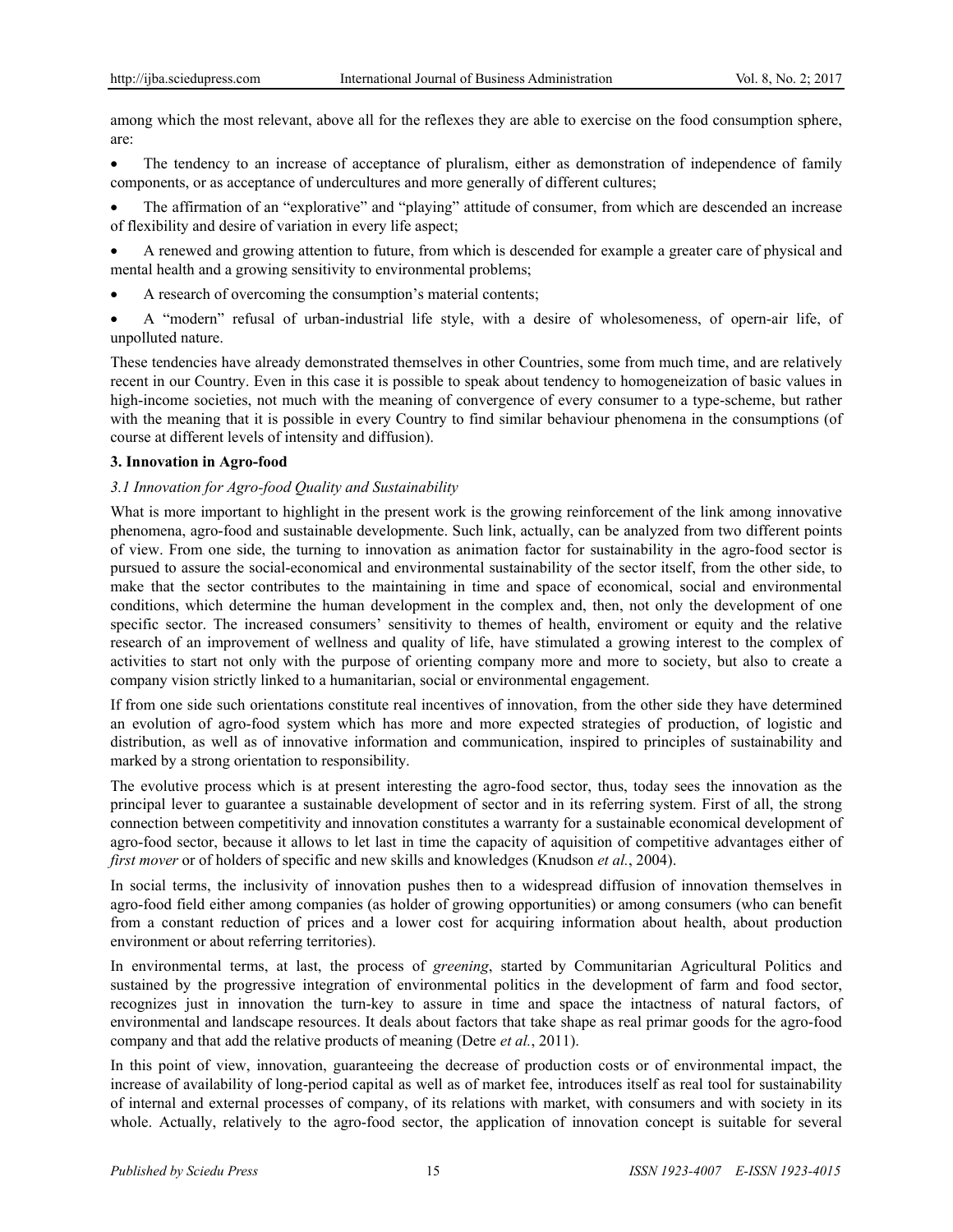interpretations. Interesting the whole system, such innovations are the result of scientific progresses in agro-bio-technological field (turned for example to increase the global food resources but offering to farmers opportunitie of protection and improvement of harvest, together with a more efficient use of natural resources), in food field (turned for example to improve the diet of elderly people or of people with disabilities), in environmental field, but also in logistic and communication field. Thus, from the genetically modified organisms to functional food we can go to precision agriculture, to development of modern information and communication technologies in the different productive sectors and, then, to a vision of the sector in constant evolution or, better said, "revolution".

In such a context, the innovative company makes its way more and more, and revises its own management phylosophy in the light of a new mission based on society and oriented to satisfying common general interests. The goods' production, the services' provision and the innovation development, then, are all tended to satisfying values, needs and desiders expressed by society and consumers. It deals actually of an orientation witnessed by multiplication at global level of actions and plans implemented by companies to supply a contribution with a social cause, in the sphere of pursuing an objective even if commercial.

Not by chance, the health crisis, and the food scandals, which in the last years have interested the agro-food sector, have significantly had an effect on public opinion, creating a widespread worry about quality, health and about certainty of products themselves. At the same time, the strong connection existing between health and food, the impact of agricultural activity on environment, the familiarity and interdependence of products with production territory require to operators agro-food supply chain, to evaluate the incentives and requests coming from demand, above all in term of greater aethicity either of products or of company strategies (Briamonte, Hinna, 2008).

In the perspective of innovation, quality of agro-food products, then, must not be referred only to nutritional, sensorial, organolectic and hygienic-health aspects, traditionally considered, buti t must be interpreted in a wider meaning which considers environmental, social, cultural and territorial aspects. It is derived, then, that, with reference to advanced countries' referring markets, the quality concept is to be understood as a whole of values, referring to a quantity of different attributes, each of which assumes a greater or lower importance, depending on the type of product, and of segment, or on the niche market to which it is destined (Carbone, 2006). The combination of these values brings back to a consumption demand more and more critical, demanding and distinguished, which constitutes the fundamental engine of sustainable innovation in agro-food sector (Esposti, 2005).

Starting from this principle, and in consideration of the recent tendencies of food demand, it is possible to identify some developments' directions of quality demand expressed by consumer, able to generate innovative ferment in agro-food sector: *Healthy living*, understood as affirmation of a healthy life style: *Convenience as a way of life* and *Sympathetic food production* which refer to the way food is produced and to used production technologies, till *3D food*, that is "printed" food, for medical purposes.

Referring to the first tendency, undoubtedly, the increase of life expectations, the increases of health costs linked to a greater onset of pathologies linked to wrong food habits, the research of better quality standards, have determined a significative change in food demand more and more oriented to products with strong health features (Banterle, Cavaliere, 2009; Carbone, 2006; Verbeke, 2006).

Consequently, in food industry have caught on experimentation and use of innovative technologies, aimed to realization of specific products such as products *light*, low-calories and *functional foods*, which represent today a market in very quick evolution, either in international context or national one (Bech-Larsen, Scholderer, 2007; Verbeke, 2006; Sirò *et al.*, 2008).

With reference to the second direction, the greatest woman participation to work market and the evolution of family characteristics, have contributed to affirm a new type of demand *time saving* oriented, that is, to food that allows che consumer to satisfy the primar exigencies and, at the same time, to save time for purchases, preparation and food consumption. Such orientation has favoured the intensification of investments in research and innovation in food industry, at support of so called *convenience food*, that is product which allow a considerable saving of time in the various steps of purchase, preparation and consumption process.

As regards the third direction, in the last years, consumption models have affirmed which have as common denominator the way of good's choice, which takes under consideration the social and environmental effects of product's life cycle, being different from the simple utilitarian consumption, because they attribute value to other product's components, with particular reference to the consequences or the effects of its production or commercialization on the environment and collective wellness (Briamonte, Hinna, 2008). In this sense, the innovative efforts in agro-food sector are addressed to the identification of products and processes able to combine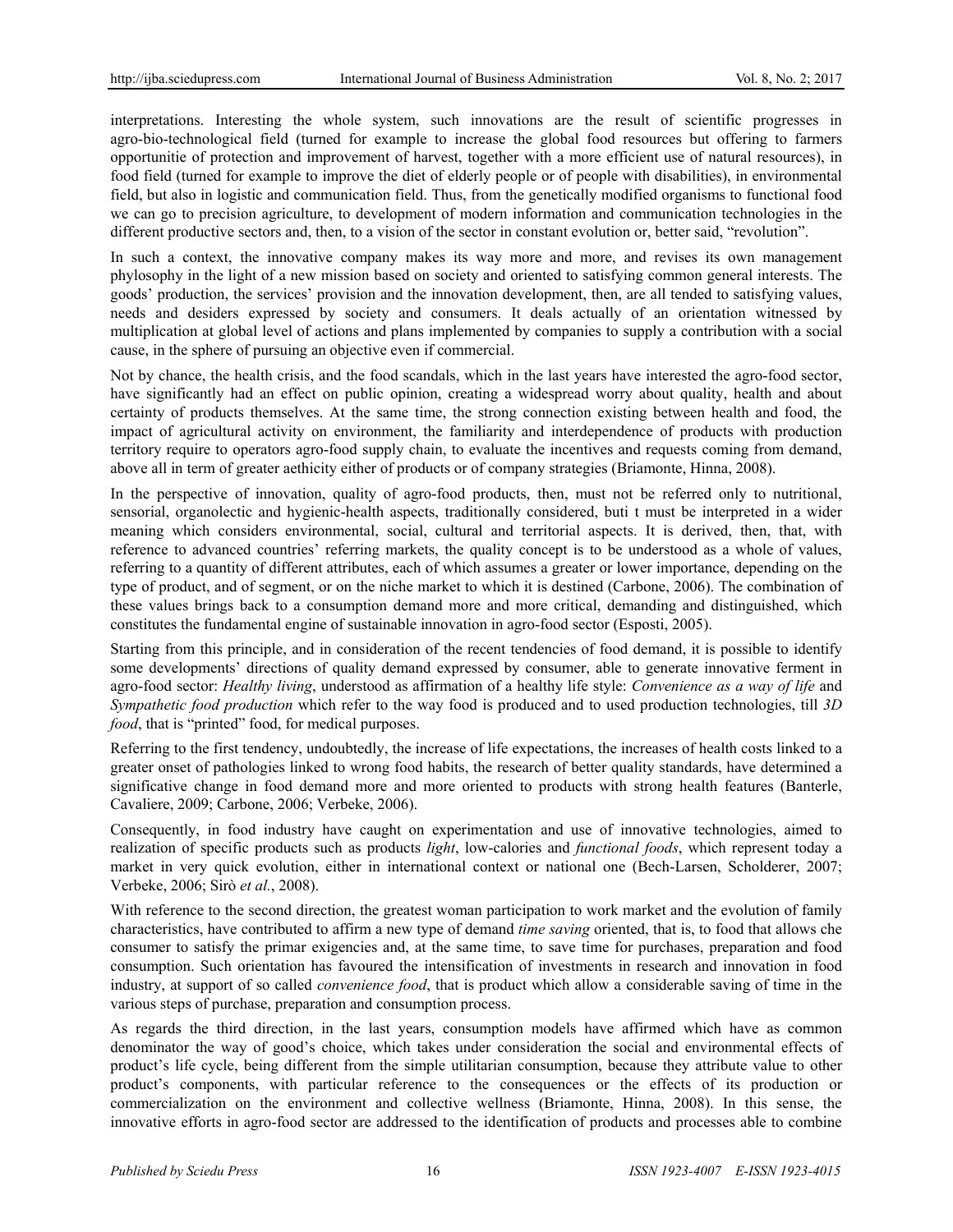economical, environmental and social aspects of sustainability.

At last, with reference to the fourth direction, it has already been undrlined as, above all in Europe, population is getting older. In 2010, in fact, about 17% of population was 65 or more. This number is destined to increase to 30% of population within 2060. The whole social system, but also the economical one, has to adapt to this change. In the sphere of a communitarian plan, called Performance, the European Union has thought to develop an industrial process for production of food suitable for elderly or with health problems people. A course, then, to improve their life quality. The processi is grounded just on 3D print of healthy food, such as meat and vegetables, whose molecular structures would be printed by particular printers and made softer and easier to digest for people with health problems who, usually, suffer from dysphagia and malnutrition.

# *3.2 The Innovation Challenges for Agro-food Stystem*

Köhler affirm that the public perception is very important for the progress of a new technology; in fact, every new technology has a different impact on population and this depende on vary factor, included those cultural and environmental ones (Köhler, Som, 2008).

The acceptance of the consumer, then, is crucial for success of food products (MacFie, 2007) and safety of food products represents a fundamental quality element: health is today as important as taste (Roininen *et al.*, 2001). The evaluation from the citizen's acceptance towards technologies in food fiels has a strategic value: the attitude to the innovations in food sector has then economical, social and political influences.

Reactions to specific applications, however, can differ from country to country and depend on traditions which characterize the singular country and on the trust in capacity of public authorities in assuring consumer's protection; even when consumers have the possibility to go in depth into different aspects linked to technologies (ex. Social and environmental), are always those related to food health and its connections with human health to play the principal role (Bieberstein *et al.*, 2012).

It is interesting to understand, then, the role that investments in research and development have in Italian agro-food sector. On this subject, it is necessary to underline that competitivity of the sector on almost global market requires a recovery of efficiency, productivity, organization of supply chain that, on its turn, suggests a huge investment in research and innovation.

The particularity of this sector (companies of little dimensions, operating in competitive regime, the political-strategic importance of food supply), explains how research and experimentation are largely financed by pubic subjects.

The agro-food is a sector at low levels of research and development intensity, if compared with other industrial sectors, and in Italy the role of public reserch in favour of the agro-food seems to replace completely in the absence of research in the primar sector and to a weak level of investment in research of food industries which very often own short capacity of adopting innovative strategies. The question results to be even more un favourable if we consider that agriculture uses research already developed in other sectors.

As regards the spread of innovations, in agriculture the service of agricultural development (SSA) are used. With this word various activities are grouped (research, formation, consultancy) turned to substain incomes, employement and wellness in farm areas and in linked zones, as well as to improve quality and safety of food in favour of consumers. Since long time, such activities are considered as a collective interest and then object of public support.

Then, most of innovations appeared in agro-food field do not derive from inside the sector, but come from the application and transformation of results of research led in other spheres as, for example, has happened with the automation of processes, the activity of results' control, above all in terms of quality.

In particular, in the situation of Italian food industry, innovation acts on:

- Production costs (process and organizative innovation);
- Costs and revenues (process innovation if company enters a new market);
- Products' differentiation (product's innovation).

The innovative proces, however, is not grounded exclusively on quantity of R&S produced by a company, but it is build thanks to the relationships that the company establishes with the external environment (Galende, de la Fuente, 2003). In particulare, it is necessary to underline the type of relationship that is developen between company and environment, trying to catch the essential and determining elements for its own success.

The modern food market is, then, a market more and more characterized by a high level of innovation, which is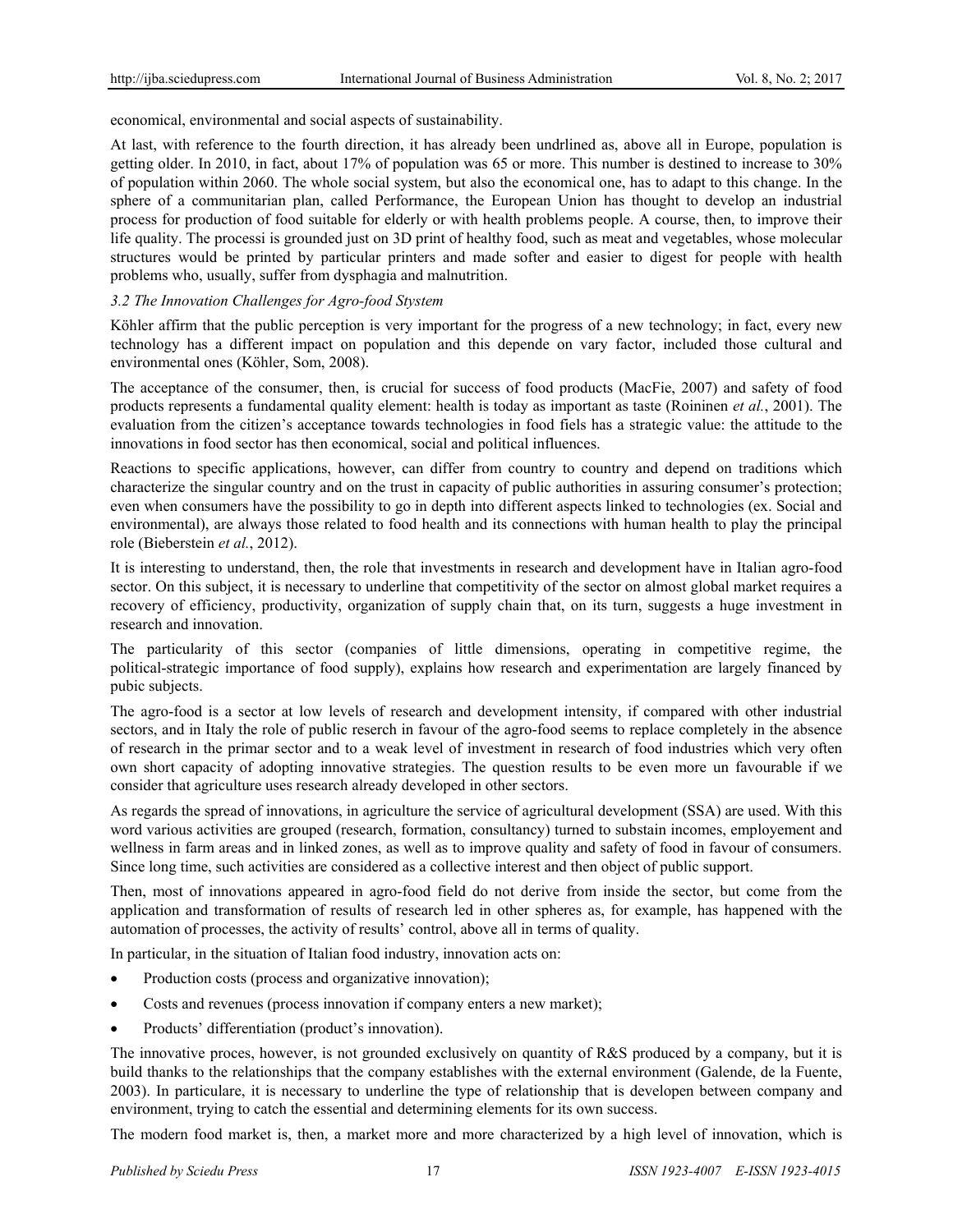consequence of expectations more and more different from the consumers, no more tied exclusively to the physiological/nutritional aspect (moved just by appetite), but also to different edonistic desires, like to keep fit and healthy, to increase vital forces, to spare time, or to respect environment. New macro tendencies in consumption, whose sources are changes in level and distribution of income (Mruk, 2007), as well as the internal conditionings of purchasers have so a significant impact on their purchase behaviours.

On the other hand, there are many individual conditionings which determine the purchase behaviours: personal (age, cycle of family life, gender, education level, financial status, health condition), psychological (motivations, perceptions, past experience, tastes, character), social and cultural (social roles, belonging groups, religion, environment, origins, tradition) (Gatignon, Robertson, 1991; Rogers, 1995; Steenkamp *et al.*, 1999; Michon *et al.*, 2010). This interests above all the young consumers, who allow the offer's etension of companies (Capitanio *et al.*, 2009). From this, the necessity of orienting the interest of studies about consumer's behaviour to the innovation bent (*consumer innovativeness*).

#### *3.3 Propensity to Innovation in Consumer Behaviour: La Consumer Innovativeness*

Given a continuous process of "enrichment", the food products are conceived more and more according to the integrated point of view of product/service; they represent the declination of a new food *concept* destined to perform the most evoluted and complex use function *meal solution* rather than to the traditional use function of simple ingredient of one meal component. In such a context, new products at high technological content enter the market, capturing a growing attention from the consumers and being called more and more vividly for the agro-food industry, which is called to tune offers' formulations able to be suitable to the new and more comples orientations of consumption (Goldsmith, Hofacker, 1991; Grewal *et al.*, 2000; Goldsmith, 2001).

Facing such evolutions, the analysis of food consumption's behaviour, despite the developments and theoretical progresses which have interested in the last years the general theory of *consumer behaviour*, still serves significan interpretative limits (Dagevos, 2005). These can be brought back, from one side, to the little attention reserved to the study of food behaviours linked to consumption of innovative products, and, from the other side, to the stressed preference for the use of analysis methodologies still deeply anchored to the most traditional setups of classical economy (Becker, 2004).

The still emerging nature of business of agro-food products at high technological content and the specific connotation of the product make, then, particularly interesting to deepen above all in the empiric dimension the understanding of choice determinings below the consumption of such food and the consumption's functions referring to them.

In the course of the last decades, in fact, the study of consumer's behaviour has been interested by a frantic and renewed debate under the incentive of new theoretical formulations which have interested the marketing discipline. We are referring, in particular, to the recently developed theoretical acquisitions, in a separated way but with strong characters of connection, from the theory of relational marketing with its recalls to continuity improvement and personalization of exchange relationships, from the experiencing approach with the particular interest attributed to the emotive and affective component (Pine, Gilmore, 2000; Addis, Holbrook, 2001) and, not last, from aethical marketing and its enlargement to social and collective dimension of consumption processes (Kotler *et al.*, 2002).

Such evolution, even if they have not generated a unitarian theoretical body and proposed a shared analysis model, tend to supply, in the variety of proposed formulations, a more integral application and next to evolutions of consumption reality. The recalled perspectives, mastering some of the theoretical considerations of traditional approaches and in particular of cognitive school, even in their different shade propose as theoretical progresseso at least two fundamental acquisitions.

The first regards the processual dimension in whose context must necessarily be put the consumer behaviour. According to this point of view, the exchange loses its dimension of punctual event completely escaped from the variable time to assume that of complex activity defined on the base of specific time divisions characterized by a plurality of actions, of subjects and of activated relationships.

The declination of processual dimension, developed in particular from the experience approach, introduces to the second dimension of analysis represented by the multidimensionality of purchase/consumption processes. According to this approach, consumption is seen as "holistic" experience of consumer, result of integration of sensorial (*sense*) affective (*feel*) cognitive (*think*), behaviour (*act*) and social (*social*) experiences (Schmitt, 1999), in which are involved many different aspects of its being as individual and of its social-cultural context. The attention moves from the analysis of singular purchase acts and of decisional processes that lead their choices to the analysis of experience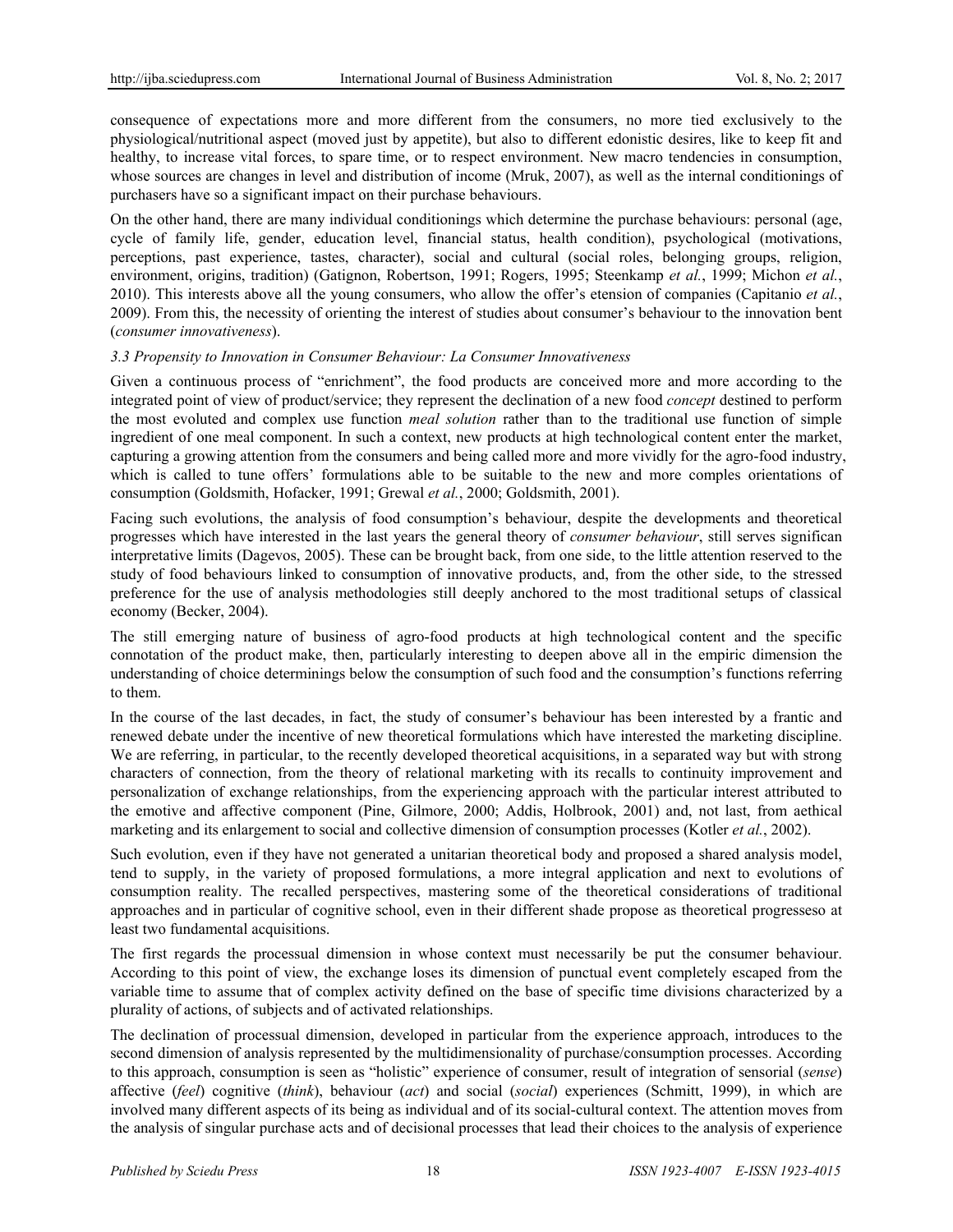dimension of consumption and of the general context in which it realizes itself. Starting from these premises, many studies have investigated the behaviour of purchase/consumption in the empiric dimension with a stronger focus on those categories of products which are characterized for a more typically emotive content and for a subjective and intimate involvement, to come closer only more recently to more "utilitaristic" products' categories.

In this last statistic it is possible to take back the analysis of food consumption that, even remaining in many cases an exclusive stronghold of some study spheres referring particularly to farm economy, in general, goes more and more to the contamination of categories of declared analysis in the circle of new theories of social studies (Becker, 2004).

The food demand, even tied to satisfaction of primar needs (diet and subsistence), is recognized as expression of much more articulated exigencies and needs, with which the use function is enriched and it is declined according to new contents which refer more directly to factors tied to the world of sociality, of relationships, of values, of emotions and sensations, etc. (Dagevos, 2005). As it has been underlined, the functional quality (expressions of use characteristics specific of the product) and the price, even representing a set of variables of still modern validity in formulation of process of food consumption, do not exhaust entirely their interpretative efficiency. In fact, they limiti their application sphere exclusively to some process activities – those of purchase and in particular of choice formulation – completely overlooking the exploration of the aspects tied to use and to reactions linked to them (Dagevos, 2005).

The food consumption takes on the dimension of complex phenomenon where cognitive-rational motivations are translated and reinterpreted on the base of more articulted social and emotional dynamics and, therefore, the individuation itself of variables which condition its formation can not be limited to a singular activity, but extendes to every activity, and regards not only directly what and where one purchases, but also when and how one utilizes what has purchased, that is the specific situations and experiences of purchase/consumption in variety and variability in which they can appear (Kaushik, Rahman, 2014).

Then, into this context has got the bent to innnovation as central theme of consumer behaviour (*consumer innovativeness*), theme which has caught on in about the first half of Nineties either in the studies or in the marketing practices of new products or as valid interpretative key for comprehension and explanation of *early adoption,* though the relation between profiles of consumers' personality and product's innovation has its roots in previous studies of marketing and consumptions' psychology that date in the first Seventies (Barrena Figueroa, López de Meneses, 2013). The traditional studies have focused in particular on the individuation of personality characteristics of *iniziators*, consumers with a greater innovative bent who are the first to adopt the new products available in the distribution, referring in the most sophisticated theoretical constructions even to the contingent and situational determinants (Midgley, Bowling, 1978). The theorists contingency, then, individuate an abstract set of personality tracts operationalized which woud determine the degree to innovation bent from the consumers. The empiristic studies, developed in opposition, have induced to a rationalization of the contingent theory, identifying a correlation between the consumers' innovative behaviour and a set of five personal tracts/attributes of cognitive/behaviour character: categories' width, flexibility, ambiguity tolerance, self-respect and research of emotions (Goldsmith, 1989). Nowadays the theoretical and empirical studies related to consumers' innovation bent present the problem of a relevant words confusion and some researches (Foxall, 1995) have highlighted, in particular, how the consumer's behaviour, with regard to the innovative variable, can change in relation to the product's types and to the distributive forms' types, adopted for the launch of the new product.

In such a scenario, the consumer is as free as confused, disoriented by the qualitative multiplicities of food and diet offer in general, and this determines not rational purchase behaviours. That's the explanation of the difficult reading of studies about consumer's behaviour towards the food products' inovation, because of the complexity of consumers' attitudes and reactions towards innovation, as well as, preliminarly, because of their subjectivity in defining innovations themselves, that is what is considered innovative.

#### **4. Conclusions**

The deep changes intervened in the life and work system of consumers, the social-economical changes deriving from an increase of pro-capite income, as well as the succeeding each other of various events that have made the history of the agro-food in the last years, have stimulated new behaviours of consumption with regard to the traditional habits, marking a decisive turning-point in the approach of consumers to services and products of food offer. The greater attention to dietistic-healthy aspects, the personalization of food styles, the destructuration of meals, are only some of the terms which by then qualify unequivocally the food products' demand and which it is impossible not to take into consideration in any approach to the system. In opposition to the so emphatized "homologation" of purchase behaviours, the personalization of life and food styles corresponds to the influence that the consumer suffers from the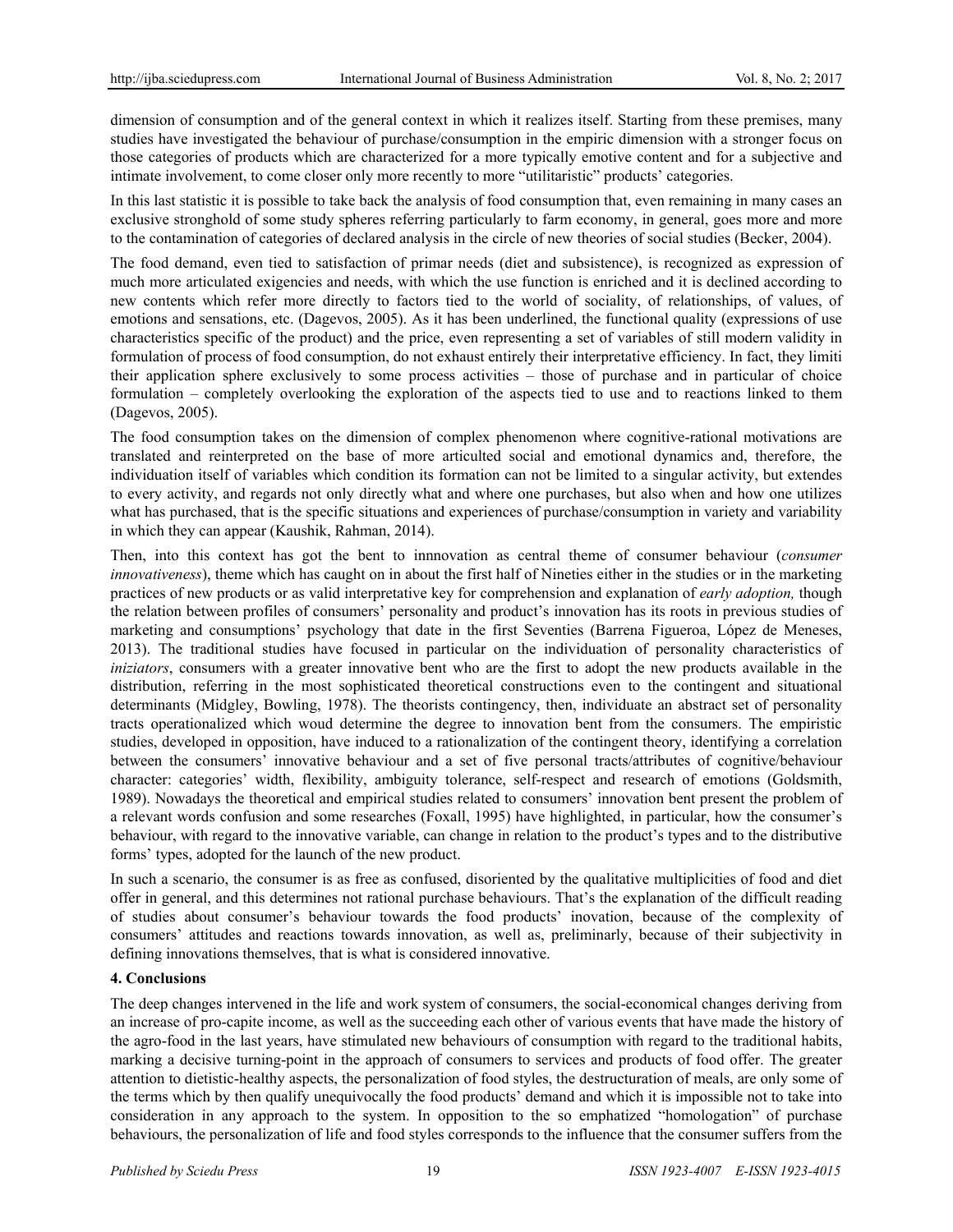social-demographic , cultural and geographic factors; examples of this are the return and/or reapproach to the values of rural world, the demand of ethnical products and of equo-solidal commerce, the more and more intense attention to food quality and safety, the spread of "bio" culture.

The evolutive process which nowadays is interesting the agro-food sector, then, sees innovation as the main lever to guarantee a sustainable development of sector and in its referring system. Thus, for example, is from one side the interest grows, at scientific besides institutional and productive level, for products such as, for example, functional foods that have the purpose of optimize the physical wellness and reduce the risk of diseases, from the other side, more and more the debate has started about the possible solutions coming in a more incisive way from the modern biotechnologies, by nanotechnologie, and by the use of 3D print. Such interests make possible that the goods' production and the services' performance are all shown in the satisfaction of values, needs and desires expressed by society and by modern consumers. This is witnessed by multiplication at global level of actions and plans implemented by companies to supply a contribution to a healthy cause and that see involved the different company's functions: from production to distribution and to marketing until the various forms in which the company carries put its role of territorial agent.

So, the care for health, the respecto for environment and territory, the interest for quality products are the principal worries of the modern society and these, as previously described, can be considered even as driver for the activation of innovative processes in the agro-food companies. But the developmente routes which are characterizing the agro-food sector are different if not opposed: strong tie to tradition and territory or hi-tech food with new products realized through the use of genetical modifications of bio/nanotechnologies.

The analysis of consumer's behaviour on the food market, stood out from the study of literature (national and international) developed in the present work, shows how it is involved, from one side, by the physiological need (and then by the mere sensation of appetite) and by their own habits of use, from the other side, by the impact of specific factors of marketing (sometime agro-food), such as the conditions of social, cultural and economical environment. In this sense, the consumers expect from food: vitality, health, beauty, growth of consumption's pleasure (Gutowska, Ozimek, 2005).

The modern consumer of food products results, thus, to be characterized by:

- choice of productors who use different technologies;
- different levels of education and experiences with other cultures, among which nationl and local food;
- progressive diversification in the sphere of expectations towards food;
- growing interest to food which favours health, beauty, physical condition;
- growing interest to rules of the so called "rational nutrition" and awareness to inforation sources about food;

 progressive increase of specific segments of consumers who distinguish themselves on the ground of new criteria;

- variations in income's levels which contribute to increase the exigencies and a higher
- acceptability of innovative solutions;
- greater awareness of consumers inside a legal protection of their interests.

In consideration of all these factors, as the behaviours of consumers and other market operators are significantly changed (Wiatek-Kubiak, Balcerowicz, 2009), the companies compete to satisfy their preferences through innovation. In conditions of necessity of quick reactions for exigencies dictated by a dynamic market, the knowledge of attitudes and behaviours of consumers towards innovation can contribute mainly to the growth of innovativity of the subjects themselves.

In conclusion, the literature analysis developed in the present work takes us to affirm that, though the principal innovations in being are oriented above all on the elderly persons, it is on young consumers that it is necessary to point because, independently from the underlined elements, they are generally opener to newness, even if the speed of acceptance of innovations is different according to the country of birth. In fact, they impose high requirements to food producers and are aware consumers, because they know what to expect from a new product.

The young, then, accept with greater easiness the innovative products, and that is why such segment should be taken under consideration by the marketing specialists in their promotion activities. But to be able to reach young consumers, it is important to know their attitude and behaviours, and this will allow to reach them with specific (and suitable) marketing activities. Consequently, such activities will have effect on success or failure of the launch of a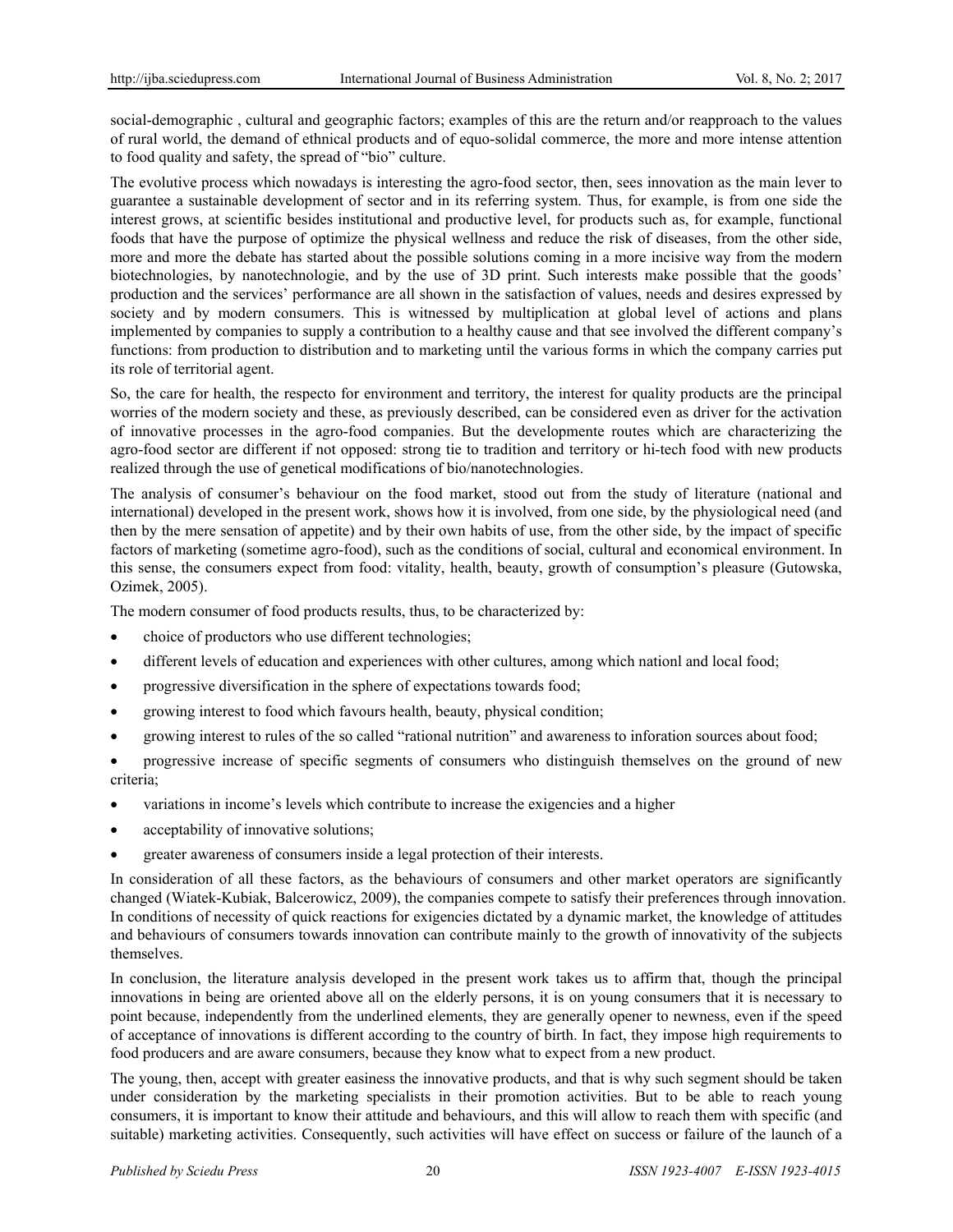new innovative product on the food market.

The trend which is changing the attitude in creating products will be constituted by changes in consumer's behaviour, but above all by the necessity of including such changes in innovation process.

A possibility of research that can start from the developed analysis in the present work, that does not claim to be exhaustive, could be based just on the research of key factors which drive (or determine) actually the young consumers in the choice of an innovative agro-food product (such as for example edonism, convenience, brand, etc).

Internet has changed the purchase process of consumer either directly through e-commerce actions or indirectly allowing possible pieces of information that previously were very rare and expensive.

Among the factors which have produced this change are included: the enabling conditions, the attitudes toward technology, the purchase culture and experience levels in Internet. The enabling conditions regard the access possibilities to Internet, the knowledge of English language, the low cost of web connection and the slightest knowing of use.

Another condition regards the attitude towards technology.

Three principal variables influence such attitude: the motivation to use of computer, the income level and the optimistic or pessimistic orientation to technologies.

Another factor is the purchase culture that influences the approval or less towards the distance transactions. Buying online means to give up the direct and physical preventive control on products and sellers.

Another aspect regards the social relation of the purchase; when the purchase represents a fundamental moment of social relationship or use of free time, one tends to privilege the traditional behaviour rather than the online one.

Even the experience level affects the online purchase: the network beginners tend to assume a more casual and explorative use behaviour, while the experts are more oriented to assume a punctual research behaviour in the information collection.

But the principal change produced by Internet is the access to information. The purchases, in fact, are more and more grounded on the available information and on their usability. In comparison to the traditional purchase process, Internet intervenes in the purchase process through three influence levels:

1) Modification of informative collection in the traditional process

2) Creation of integrated purchase processes

3) Purchase processes wholly online developed.

1) The access to the Network introduces elements of originality in the purchase behaviour of the consumer, who can enter a great availability of data about products, brands and producers. The information can derive either from official sources, promoted by companies, or from non official, personal or group, sources.

2) Another way with which Internet intervenes in the online purchase processes is through the integration of online and offline steps, so that to easen the purchaser and to reduce the difficulties that a wholly virtual process can bring. In case of complex purchases or where the physical experience is important, it can happen that consumer turns to more traditional purchase methods, thus reducing the cultural and experience barriers. In several examples of integrated processes to consumers is entrusted also the function of co-planning.

3) The purchase process can develop even directly online according to prearranged procedures and governed by a substantially rational attitude.

#### **References**

- Addis, M., & Holbrook, M.B. (2001). On the conceptual link between Mass Customization and Experiential Consumption: An Explosion of Subjectivity. *Journal of Consumer Behaviour*, *1*(1), 50-66. https://doi.org/10.1002/cb.53
- Backstrom, A., Pirttila-Backman, A.M., & Tuorila, H. (2004). Willingness to try new foods as predicted by social representations and attitude and trait scales. *Appetite, 43*(1), 75-83. https://doi.org/10.1016/j.appet.2004.03.004
- Banterle, A., & Cavaliere, A. (2009), Determinanti socio-economiche dell'obesità. *Agriregionieuropa*, *5*(19). Retrieved from http://agriregionieuropa.univpm.it/pdf.php?id\_articolo=520
- Banterle, A., Cavaliere, A., Carraresi, L., & Stranieri, S. (2011). Innovativeness in food small business: what is its relationship with marketing?. *Agr Econ, 57*(10), 474-483.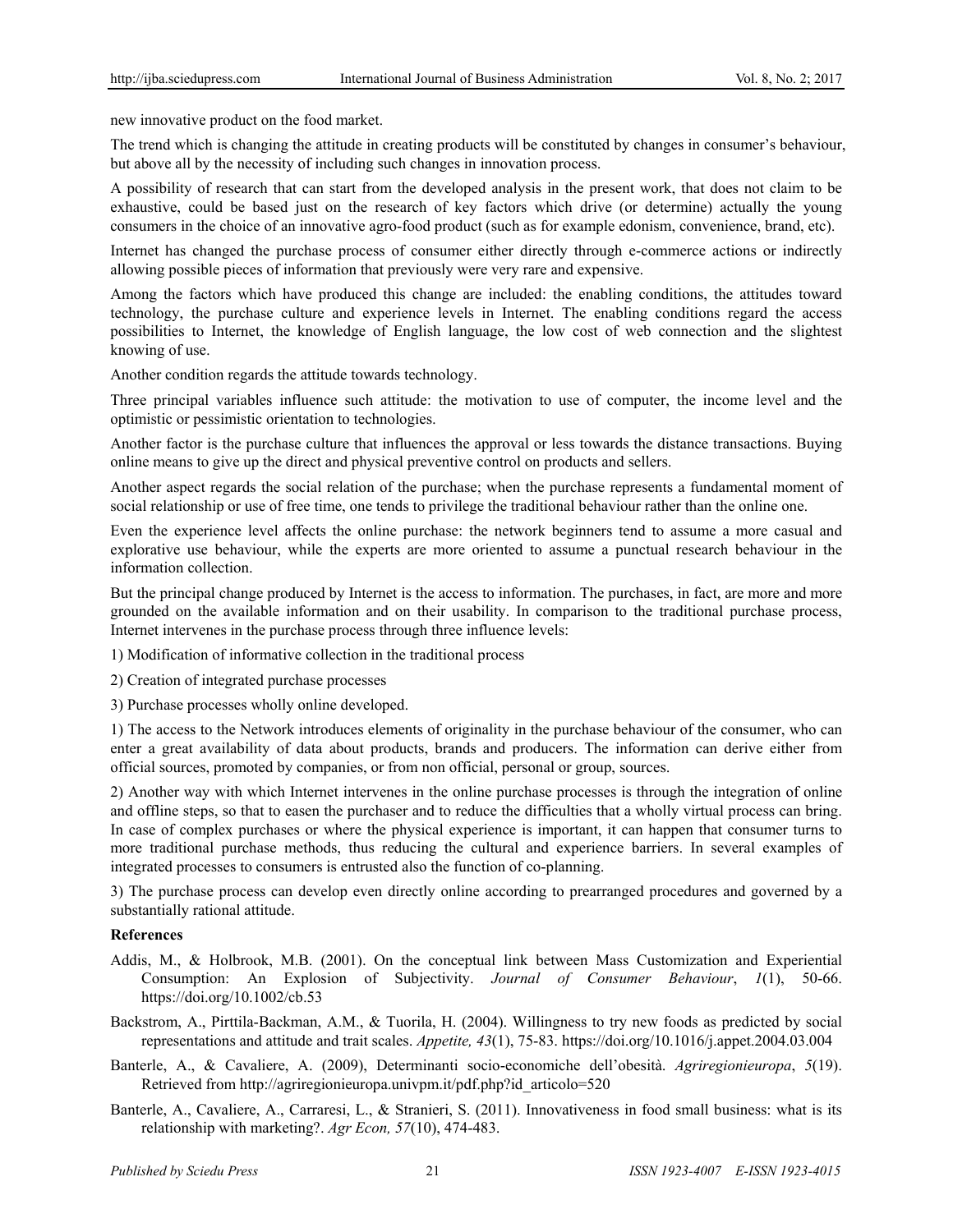- Baregheh, A., Rowley, J., & Sambrook, S. (2009). Towards a multidisciplinary definition of innovation. *J Manage Decis, 47*(8), 1323-1339. https://doi.org/10.1108/00251740910984578
- Barrena, Figuero, M.R., & Lopez, De Meneses T.G. (2013). The effect of consumer innovativeness in the acceptance of a new food product. An application for the coffee market in Spain. *Spanish Journal of Agricultural Research,*  11(3), 578-592. https://doi.org/10.5424/sjar/2013113-3903
- Bech-Larsen, T., & Scholderer, J. (2007). Functional foods in Europe: Consumer research, market experiences and regulatory aspects. *Trends Food Science Technologies, 18*, 231-234. https://doi.org/10.1016/j.tifs.2006.12.006
- Becker, T. (2004). *Consumer Behaviour research in the advent of 21st Century* paper presented at Food Consumption Behaviour, Copenhagen, Denmark16-17 November.
- Bellows, A.C., Alcaraz, G., & Hallman, W.K. (2010). Gender and food, a study of attitudes in the USA towards organic, local, US grown, and GM-free foods. *Appetite*, *55*(3), 540-550. https://doi.org/10.1016/j.appet.2010.09.002
- Bieberstein, A., Roosen, J., Marette, S., Blanchemanchel, S., & Vandermoere, F. (2013). Consumer choices for nano-food and nano-packaging in France and Germany. *European Review of Agricultural Economics*, *40*(1), 73-94. https://doi.org/10.1093/erae/jbr069
- Briamonte, L., & Hinna, L. (2008). *La responsabilità sociale delle imprese del sistema agroalimentare.* Studi e Ricerche Inea, Roma, Italy.
- Capitanio, F., Coppola, A., & Pascucci, S. (2009). Indications for drivers of innovation in the food sector. *British Food Journal, 111*(8), pp. 820-838. https://doi.org/10.1108/00070700910980946
- Carbone, A. (2006). La valorizzazione della qualità agroalimentare: diverse strategie a confronto. *Agriregionieuropa, 2*(5). Retrieved from http://agriregionieuropa.univpm.it/dettart.php?id\_articolo=113
- Censis. (1994). Dopo il consumo affluente, la medietà. Censis-Findomestic, dattiloscritto, Roma, 18 ottobre.
- Clark, R.A., & Goldsmith, R.E. (2006). Interpersonal influence and consumer innovativeness. *International Journal of Consumer Studies, 30*(1), 34-43. https://doi.org/10.1111/j.1470-6431.2005.00435.x
- Costa, A.I.A., Dekker, M., & Jongen, W.M.F. (2004). An overview of means-end theory: potential application in consumeroriented consumeroriented food product design. *Trends in Food Science and Technology*, *15*(7-8), 403-415. https://doi.org/10.1016/j.tifs.2004.02.005
- Cotte, J., & Stacy, W. (2004). Families and Innovative Consumer Behavior: A Triadic Study of Siblings and Parents. *Journal of Consumer Research*, 31(1), 78-86. https://doi.org/10.1086/383425
- Dagevos, H. (2005). Consumers as four face creatures. Looking at food consumption fron the perspective of contemporary consumers. *Appetite,* 45(1), 32-39. https://doi.org/10.1016/j.appet.2005.03.006
- Detre, J.D., Johnson, A.J., & Gray, A.W. (2011). Innovativeness and Innovation: Implications for the Renewable Materials Supply Chain. *Int. Food Agribusiness Manag. Rev., 14*(2), 17-34. Retrieved from https://www.ifama.org/publications/journal/vol14/cmsdocs/20110051\_Formatted.pdf
- Dobre, C., Dragomir, A., & Preda, G. (2009). Consumer innovativeness: a marketing approach. *Management & Marketing*, 4(2), 19-34.
- Dobson, A., & Bell, D. (2006). *Environmental Citizenship*. Cambridge, Massachusetts: The MIT Press.
- Esposti, R. (2005). Cibo e tecnologia: scenari di produzione e consumo alimentare tra tradizione, convenienza e funzione. *Agriregionieuropa, 1*(3). Retrieved from http://agriregionieuropa.univpm.it/dettart.php?id\_articolo=81
- Fortuin, F.T.J.M., & Omta, S.W.F. (2009). Innovation drivers and barriers in food processing. *British Food Journal*, *111*(8), 839-851. https://doi.org/10.1108/00070700910980955
- Fotopoulos, C., Krystallis, A., & Ness, M. (2003). Wine produced by organic grapes in Greece: using means-end chains analysis to reveal organic buyers' purchasing motives in comparison to the non-buyers. *Food Quality and Preference*, *14*(7), 549-566. https://doi.org/10.1016/S0950-3293(02)00130-1
- Galende, J., & De La Fuente, J.M. (2003). Internal factors determining a firms' innovative behaviour. *Research Policy*, 32(5), 715-736. https://doi.org/10.1016/S0048-7333(02)00082-3
- Gatignon, H., & Robertson, T.S. (1991). Innovative decision processes. In Robertson, T.S., & Kassarjian, H.S., (Eds.), *Handbook of Consumer Behavior*. Prentice-Hall, Englewood Cliffs, NJ, USA.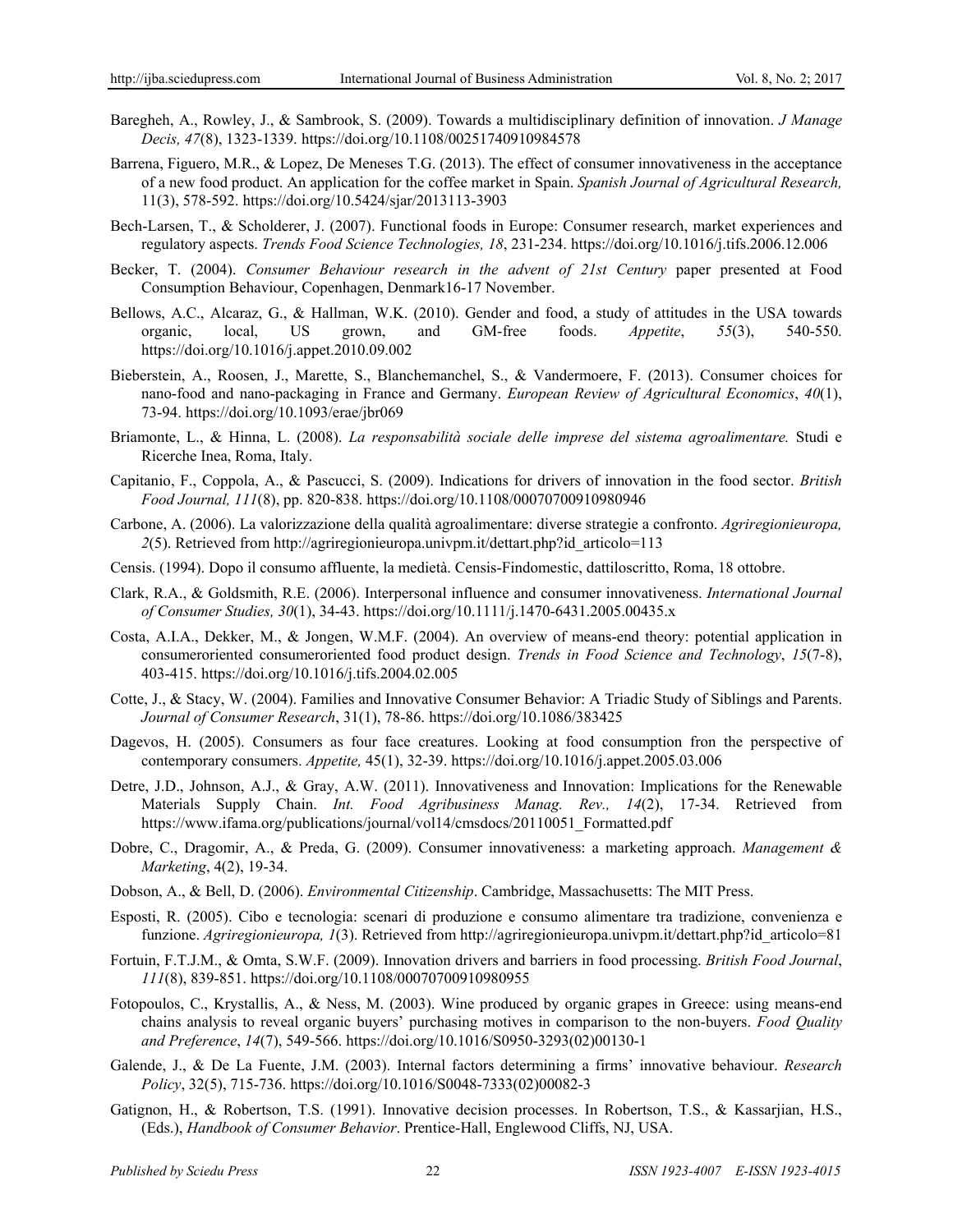Goldsmith, R.E. (1989). *Adapators and Innovators: Styles of Creativityu and Problem Solving.* Routledge, London.

- Goldsmith, R.E. (2001). Using the domain specific innovativeness scale to identify innovative internet consumers. *Internet Res, 11*(2), 149-158. https://doi.org/10.1108/10662240110695098
- Goldsmith, R.E., & Hofacker, C.F. (1991). Measuring consumer innovativeness. *Journal of Academic Marketing Science*, *19*(3), 209-221. https://doi.org/10.1007/BF02726497
- Goldsmith, R.E., d'Hauteville, F., & Flynn, L.R. (1998). Theory and measurement of consumer innovativeness: a transnational evaluation. *European Journal of Marketing*, *32*(3/4), 340-353. https://doi.org/10.1108/03090569810204634
- Grunert, K.G., Jensen, B.B., Sonne, A.M., Brunso, K., Byrne, D.V., Clausen, C., … Scholderer, J. (2008). User-oriented innovation in the food sector: relevant streams of research and an agenda for future work. *Trends in Food Science & Technology*, *19*(11), 590-602. https://doi.org/10.1016/j.tifs.2008.03.008
- Gutkowska, K., & Ozimek, I. (2005). Wybrane aspekty zachowan konsumentów na rynku zywnosci kryteria róznicowania, SGGW, Warszawa.
- Hirunyawipada, Tanawat, & Paswan, A.K. (2006). Consumer Innovativeness and Perceived Risk: Implications for High Technology Product Adoption. *Journal of Consumer Marketing*, *23*(4), 182-198. https://doi.org/10.1108/07363760610674310
- Huotilainen, A., Pirttila-Backman, A.M., & Tuorila, H. (2006). How innovativeness relates to social representation of new foods and to the willingness to try and use such foods. *Food Quality and Preference, 17*(5), 353-361. https://doi.org/10.1016/j.foodqual.2005.04.005
- Im, S., Bayus, B.L., & Mason, C.H. (2003). An Empirical Study of Innate Consumer Innovativeness, Personal Characteristics, and New-Product Adoption Behavior. *Journal of the Academy of Marketing Science*, *31*(1), 61-73. https://doi.org/10.1177/0092070302238602
- Im, S., Mason, C.H., & Houston, M.B. (2007). Does Innate Consumer Innovativeness Related to New Product/Service Adoption Behavior? The Intervening Role of Social Learning via Vicarious Innovativeness. *Journal of Academy Marketing Science*, *35*, 63-75. https://doi.org/10.1007/s11747-006-0007-z
- Jackson, T. (2009). *Prosperity Without Growth: Economics for a Finite Planet*. Routledge.
- Kaushik, A.K., & Rahman, Z. (2014). Perspectives and Dimensions of Consumer Innovativeness: A Literature Review and Future Agenda. *Journal of International Consumer Marketing*, *26*(3), 239-263. https://doi.org/10.1080/08961530.2014.893150
- Knudson, W., Wysocki, A., Champagne, J., & Peterson, H.C. (2004). Entrepreneurship and Innovation in the Agri-Food System. *American Journal of Agricoltural Economics*, *86*(5), 1330-1336. https://doi.org/10.1111/j.0002-9092.2004.00685.x
- Kohler, A.R., & Som, C. (2008). Environmental and Health Implications of Nanotechnology—Have Innovators Learned the Lessons from Past Experiences? *Human and Ecological Risk Assessment: An International Journal, 14*(3), 512-531. https://doi.org/10.1080/10807030802071812
- Kotler, P., Ned, R., & Lee, N. (2002). *Social Marketing: Improving the Quality of Life.* Sage Publishing.
- Kuhne, B., Vanhonacker, F., Gellynck, X., & Verbeke, W. (2010). Innovation in traditional food products in Europe: Do sector innovation activities match consumers' acceptance?*. Food Quality and Preference*, *21*(6), 629-638. https://doi.org/10.1016/j.foodqual.2010.03.013
- Macfie, H. (2007). *Consumer-led food product development*. Cambridge, UK: Woodhead. https://doi.org/10.1201/9781439823903
- Malassis, L., & Padilla, M. (1986). *Economie agro-alimentaire. III. L'economie mondiale.* Cujas, Paris.
- Michon, C., O'Sullivan, M.G., Sheehan, E., Delahunty, C.M., & Kerry, J.P. (2010). Study on the influence of age, gender and familiarity with the product on the acceptance of vegetal soups. *Food Quality and Preference, 21*(5), 478-488. https://doi.org/10.1016/j.foodqual.2010.01.003
- Midgley, D.F., & Dowling, G.R. (1978). Innovativeness: the concept and its measurement. *Journal of Consumer Research*, *4*(4), 229-242. https://doi.org/10.1086/208701
- Miele, M., & Parisi, V. (2000). *Consumer concerns about animal welfare and food choice.* Italian report on